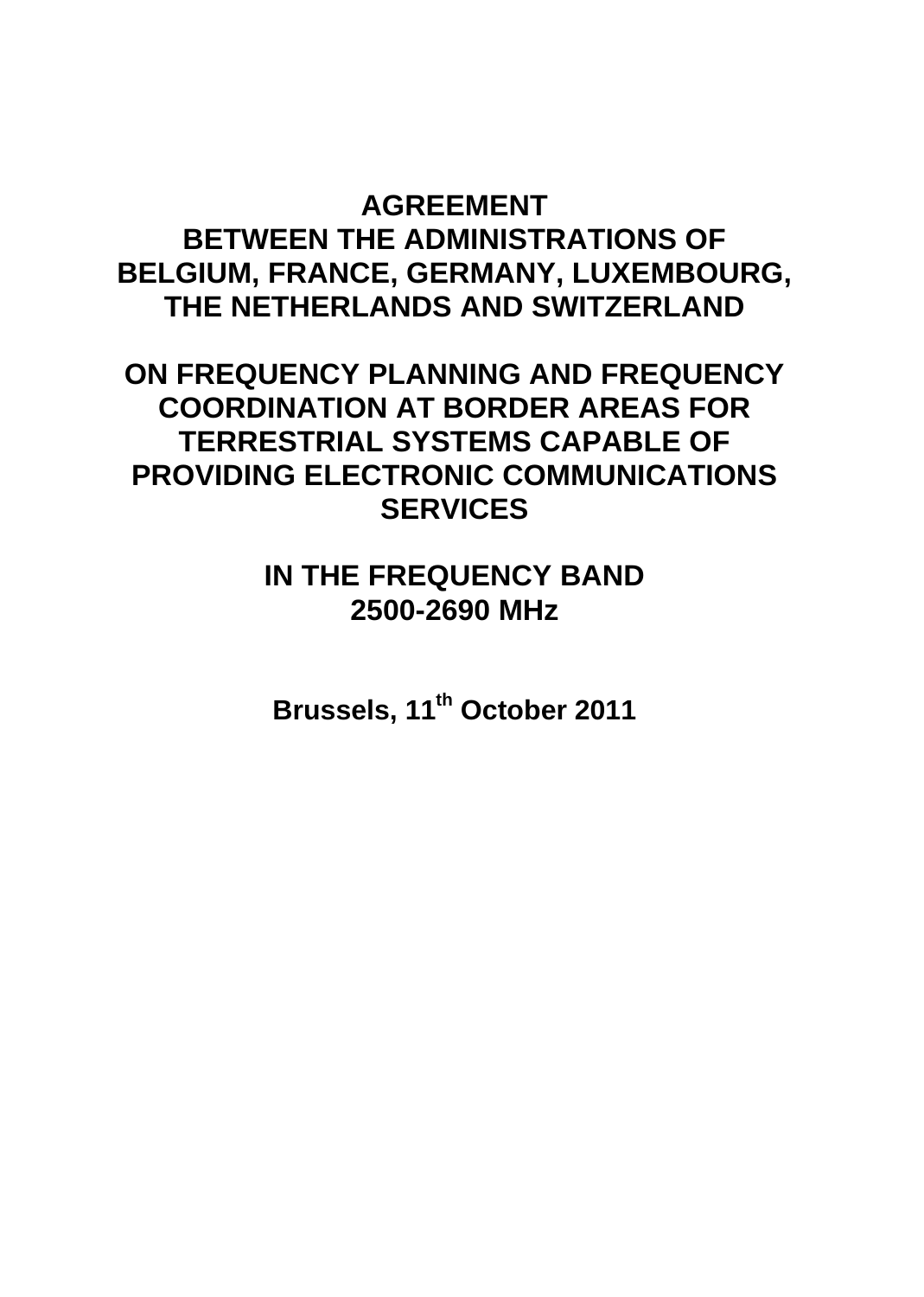## **1. INTRODUCTION**

The frequency band 2500 - 2690 MHz is designated for terrestrial systems capable of providing electronic communications services according to

- for Belgium, France, Germany, Luxembourg and The Netherlands, according to the Decision of the European Commission 2008/477/EC of 13 June 2008 on the harmonisation of the 2500 - 2690 MHz frequency band for terrestrial systems capable of providing electronic communications services in the Community.
- for Switzerland according to the national table of frequency allocations as approved by the Federal Council

The Administrations of Belgium, France, Germany, Luxembourg, The Netherlands and Switzerland have agreed on the following coordination procedures.

#### **2. PRINCIPLES OF FREQUENCY PLANNING AND FREQUENCY COORDINATION AT BORDER AREAS**

Frequency coordination at border areas is necessary to ensure efficient spectrum use and equal access to spectrum in the border areas. This Agreement is based on the principles of frequency planning and frequency coordination as laid down in ECC Recommendation (11)05.

The following principles apply:

- Frequency coordination with a neighbouring country is not necessary if the mean field strength does not exceed the field strength limits provided in paragraph 3. Coordination of stations exceeding the specified mean field strength as defined in paragraph 3 would disturb the equal access and is therefore not desirable.
- Field strength values are defined within a reference frequency block of 5 MHz.

#### **3. PROVISIONS FOR COORDINATION**

#### **3.1. Maximum field strength for FDD and TDD systems**

FDD and TDD systems should have the same right to cover the border area.

Therefore FDD and TDD Base stations may be operated if the produced mean field strength at a height of 3 m above ground does not exceed the value of 65 dBµV/m in the reference bandwidth of 5 MHz at the border line, and does not exceed the value of 49 dBµV/m in the reference bandwidth of 5 MHz at a line of 6 km beyond the border.

Nevertheless for a TDD Base station the above mentioned limit values are only applicable in the 2 following cases: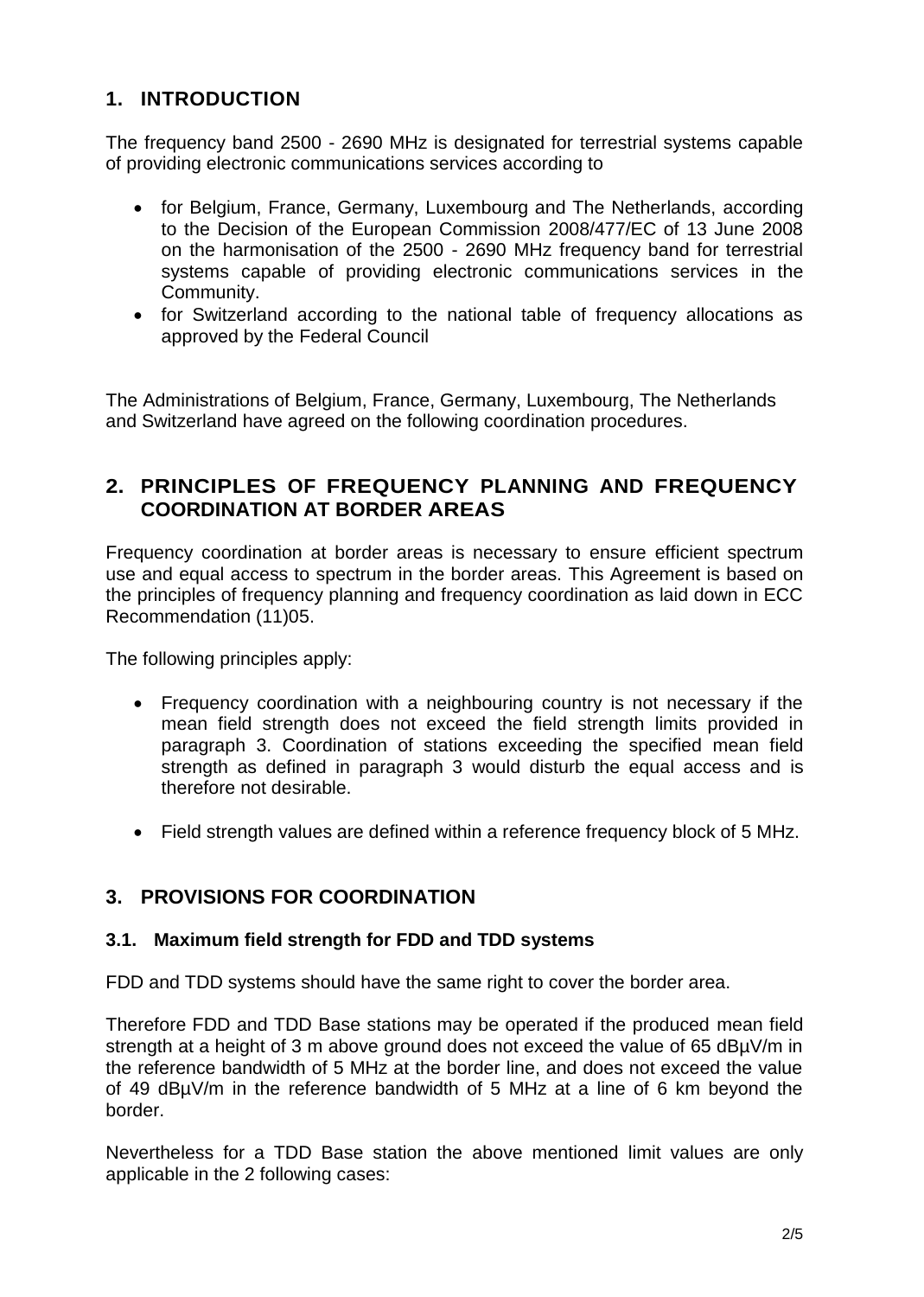- If all involved networks are TDD networks and these networks are synchronized
- or
- If one involved network is an FDD system and the TDD system is operating in the frequency band 2620-2690 MHz

For all other cases, the TDD system may be operated if the produced mean field strength at a height of 3 m above ground does not exceed the value of 21 dBµV/m in the reference bandwidth of 5 MHz at the border line. In the special case that there is no TDD system involved in the other countries, the level of 21 dBuV/m can be subject to additional bilateral agreements between concerned administrations.

#### **3.2. The use of LTE systems in border areas**

In order to ensure the optimum network performance between LTE systems deployed in the border areas, the administrations shall encourage operators to coordinate the use of PCI code groups and other radio parameters, in accordance with ECC Recommendation (11)05, for LTE signals using the same centre frequency in border areas.

## **4. PROTECTION RADIO ASTRONOMY SYSTEMS**

Under consideration of the Recommendation ITU-R RA.769-2 and of out of band emissions of the terrestrial systems capable of providing electronic communications services (see block edge mask) it must be guaranteed that an interfering radiation density of  $-247$  dBW/( $m^2$ Hz) is not exceeded above 2690 MHz at the radio astronomy locations Effelsberg (6°E53'01'', 50°N31'30'') and Westerbork (6°E36'15'', 52°N55'01'').

### **5. OPERATOR ARRANGEMENTS**

The establishment of arrangements between operators shall be allowed to the extent possible, according to the provisions laid down in the "Agreement between the administrations of Belgium, France, Germany, Luxembourg, the Netherlands and Switzerland concerning the approval of arrangements between operators of mobile radio communication networks" done at Brussels on 11<sup>th</sup> October 2011.

### **6. FIELD STRENGTH PREDICTION**

For the field strength calculations the tool of the latest version of the HCM Agreement shall be applied. Time probability in all calculations is 10 %.

# **7. REVISION OF THE AGREEMENT**

This Agreement may be modified at the request of one of the Signatory Administrations where such a modification becomes necessary in the light of administrative, regulatory or technical developments.

The technical characteristics may be reviewed in the light of practical experience of its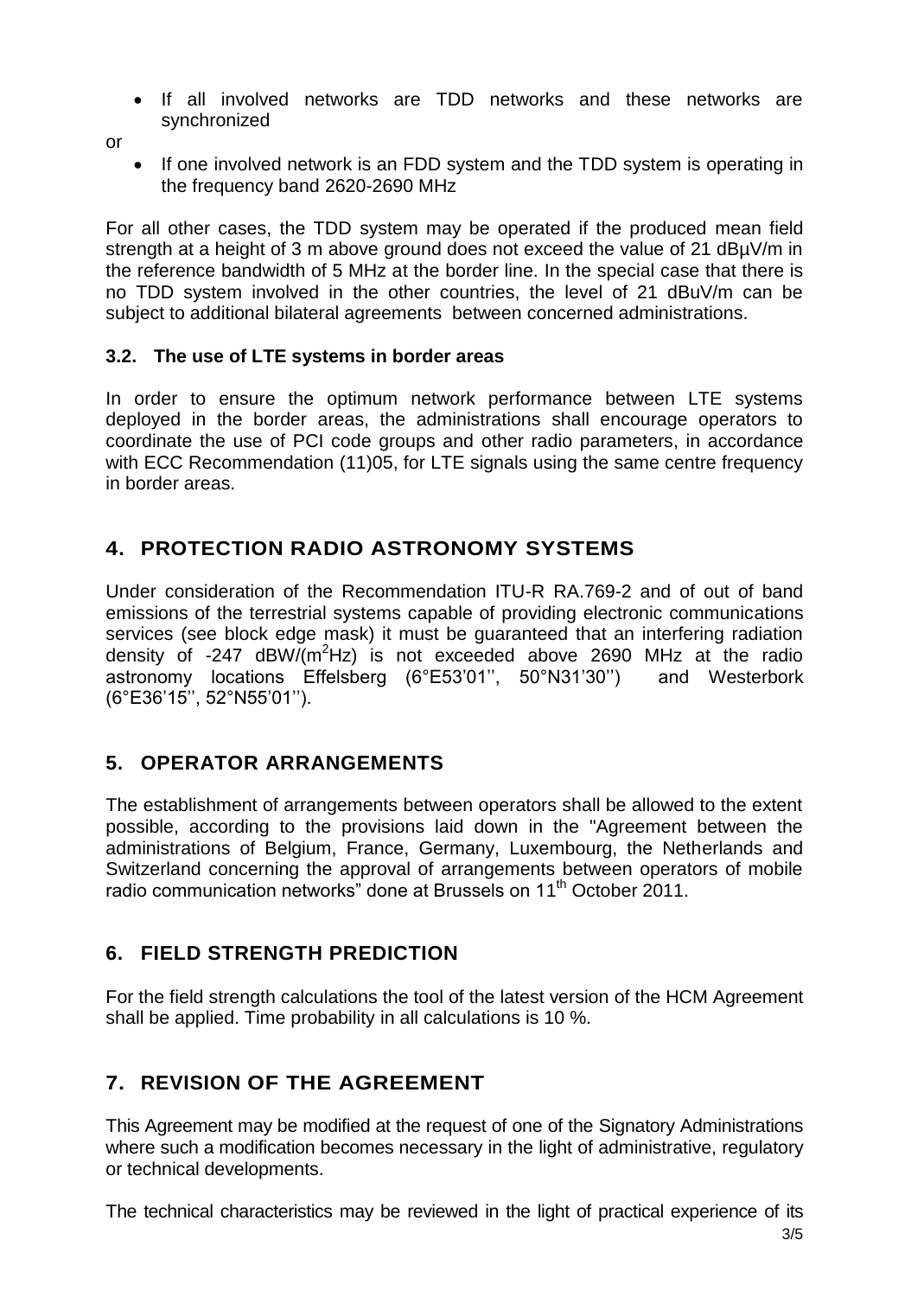application and of the operation of terrestrial systems capable of providing electronic communications services in general.

## **8. WITHDRAWAL FROM THE AGREEMENT**

Any Administration may withdraw from this Agreement subject to six months notice.

## **9. LANGUAGE OF THE AGREEMENT**

This Agreement has been concluded in English.

One original version of this Agreement is handed over to each Signatory Administration and a copy is submitted to the Managing Administration of the HCM Agreement.

# **10. DATE OF ENTRY INTO FORCE**

The date of entry into force is the date of signature.